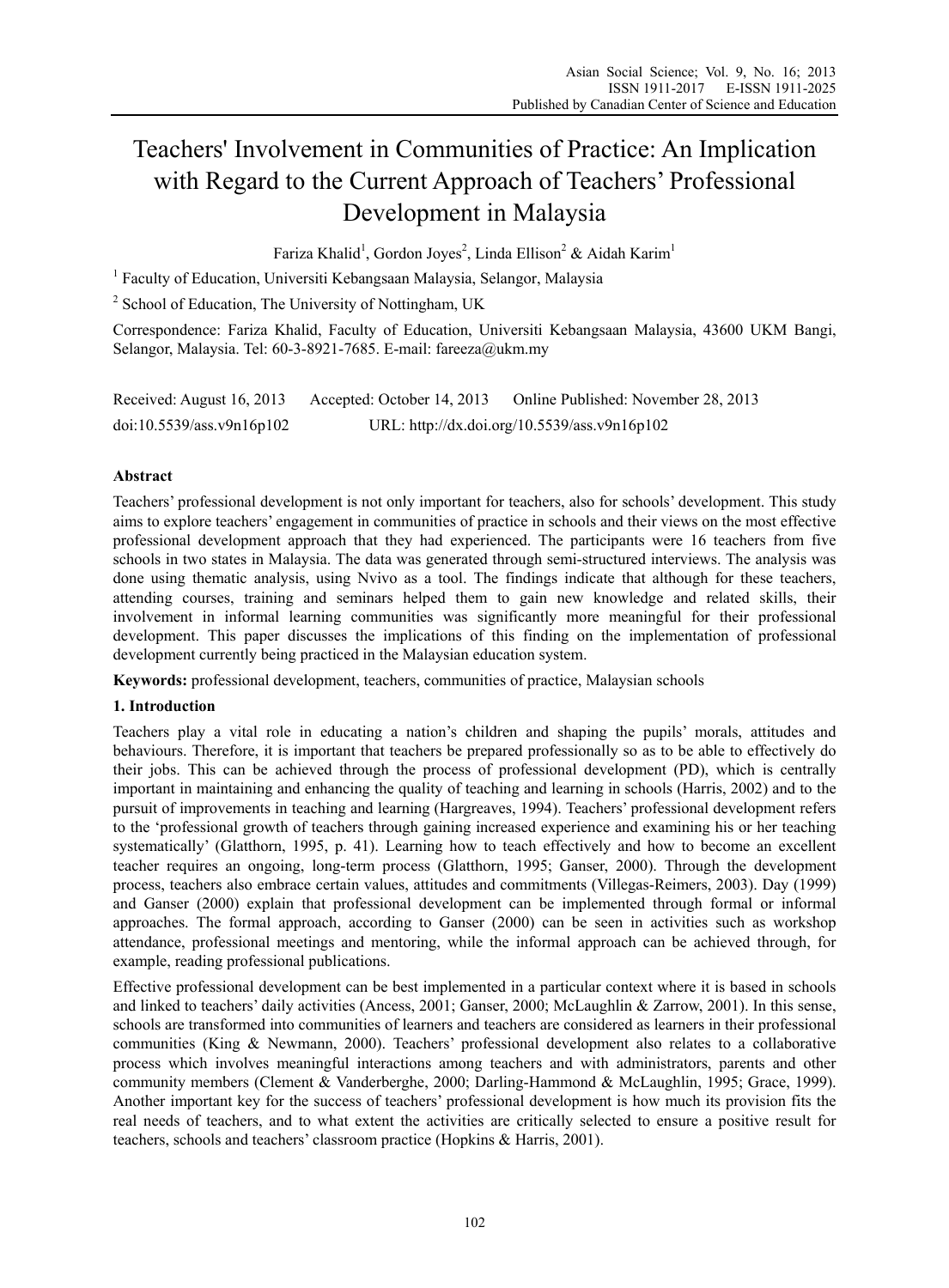# *1.1 Teachers' Professional Development in Malaysia*

Teachers' professional development in Malaysia can be pre-service or in-service (Malaysia Ministry of Education, 2008). Pre-service programmes are designed for student teachers for both primary and secondary schools. The programmes run across all public universities and all teacher education institutions. All student teachers are required to take a compulsory course in Technology in Teaching and Learning and a supplementary course related to computer-aided teaching, which aims to enhance their proficiency in utilising technology in their practice.

The second programme under the agenda of teachers' professional development is in-service courses or training. The main objectives behind this kind of PD are to enhance teachers' professional skills and competencies in their areas and to update them with current developments and new practices in the education sector. All teachers in Malaysia are involved in this professional development. Among the courses offered under the in-service programme are: short-term in-service training and development programmes for teachers teaching critical subjects such as science, mathematics and English, 14-week courses for professional development, long-term programmes such as special postgraduate programmes for teacher trainers at master's and PhD levels, and degrees for non-graduate teachers through the mode of distance learning (Jamil, Abdul Razak, Raju & Mohamed, 2011).

However, there are ongoing debates about the effectiveness of teachers' professional development, particularly in Malaysia. The reason for the perceived ineffectiveness of teachers' professional development in Malaysia is that in-service training is usually mandated, in that the courses are developed by 'experts' at the top – either at the Ministry of Education or at the State Education Department (Kader, 2008; Malakolunthu, 2007). Sometimes this training is not perceived by teachers as adding value or being productive, since it does not originate from the teachers' needs (Asariah, 2008; Lee, 2007) and the same content is taught to all participants (a 'one-size-fits-all' approach) without regard for their backgrounds, taking place in isolated settings away from real classroom situations (Leng, 2007). Kader (2008) adds that teachers' professional development in Malaysia takes a very top-down approach, in which the programmes are initiated by the Ministry rather than teachers or schools initiating their own professional development. A report by the Organization for Economic Co-operation and Development (OECD) (2009) shows that teachers' professional development in Malaysia occurs at an individual level rather than collectively, such as sharing with teachers from other schools in other districts in Malaysia, and therefore there is a lack of professional collaboration among teachers, such as team teaching, compared to teachers in other countries (Waheed, Salami & Dahlan, 2011). Waheed et al. (2011) suggest that teachers' professional development should not be restricted to the individual level alone, but that it should be more flexible and open to interactions with teachers from other schools so that they have more opportunity to fulfil their needs.

### *1.2 Communities of Practice*

The literature has shown that successful professional development is related to collaborative work among teachers who work together reflectively and with the aim of improving their practice (Glatthorn, 1995; Harris & Jones, 2010; Lee, 2007; Stoll & Louis, 2007; Villegas-Reimers, 2003; Wenger, 2002). Palincsar (1998) describe teachers' networks as communities of practice that involve teachers coming together to improve their practice by joining in reflection groups. Through teachers' networks, which Stoll and Louis (2007) term as professional learning communities (PLCs), there is also an opportunity for professionals to learn new practices and to generate new knowledge (Harris & Jones, 2010). The concept of learning within communities is explained by Wenger (2002) as 'groups of people who share a concern, a set of problems, or a passion about a topic, and who deepen their knowledge and expertise by interacting on an ongoing basis' (p. 4).

The most important element in sharing through communities of practice (CoPs) is the assumption that the sharing activities involved will enable 'newcomers' (in the context of teachers' CPD, teachers who are new to the teaching context) to gain knowledge and skills from 'old-timers' (more experienced teachers) through their interactions. As a result of these interactions, newcomers start to develop their expertise and gradually shift their participation from peripheral to more central, becoming the core group. This process of learning is termed 'legitimate peripheral participation' by Lave and Wenger (1991):

Legitimate peripheral participation provides a way to speak about the relations between newcomers and old-timers, and about activities, identities, artifacts, and communities of knowledge and practice. It concerns the process by which newcomers become part of a community of practice. A person's intentions to learn are engaged and the meaning of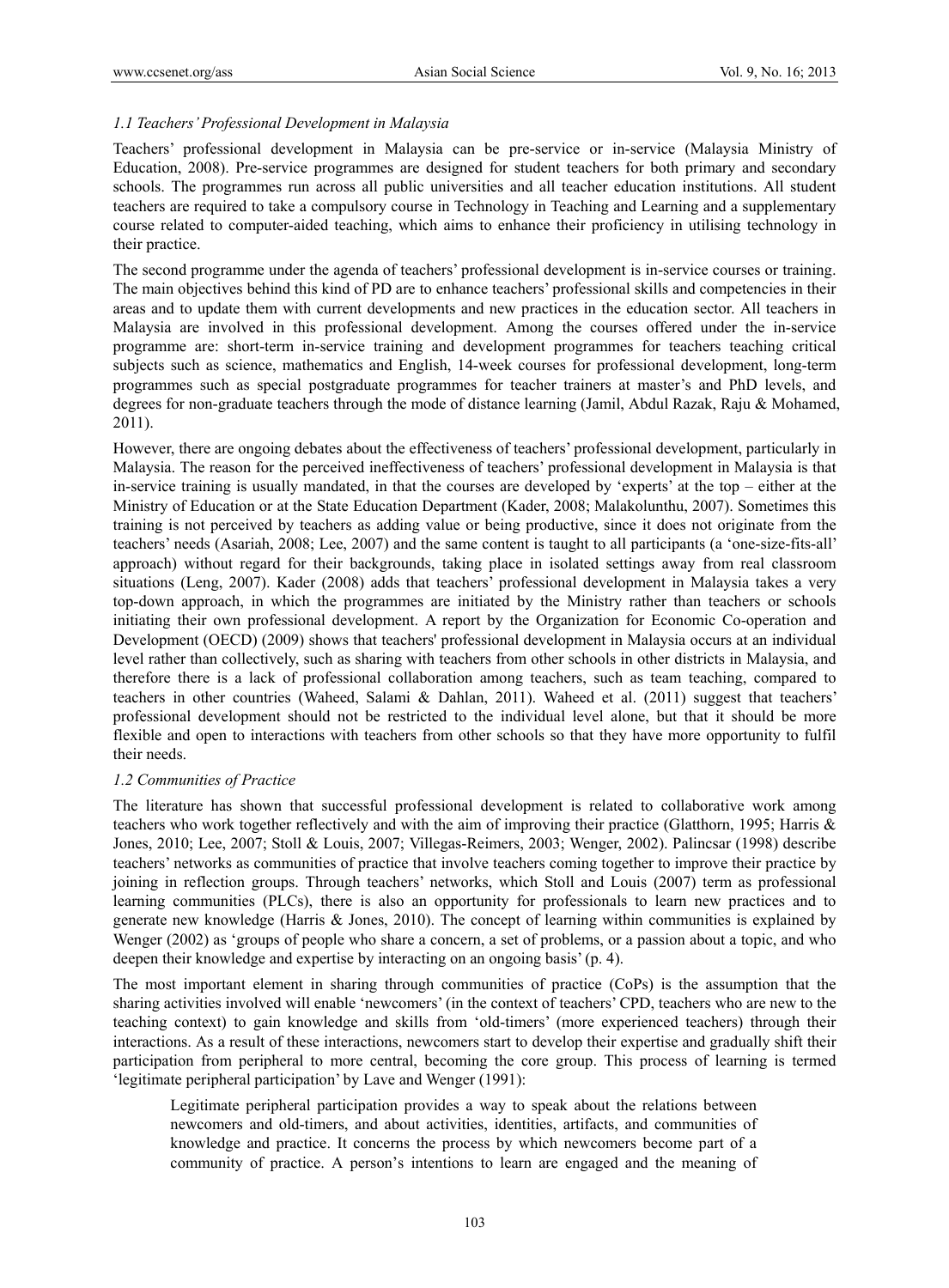learning is configured through the process of becoming a full participant in a sociocultural practice. (p. 29)

Another vital role of CoPs is that members can generate and share their tacit knowledge; that is, knowledge that is embedded in a specific context (Nonaka, 1994), and since sharing tacit knowledge is something that requires active interaction between individuals, CoPs are a suitable platform for this kind of interaction to occur successfully (Wenger, McDermott & Synder, 2002). Three crucial dimensions of a community of practice are mutual engagement, joint enterprise and shared repertoire (Wenger et al., 2002). Wenger (1998) claimed that a CoP is not just a group, team or network that consists of people with the same characteristics; it is a community in which mutual engagement among the members can be seen.

Mutual engagement is an essential dimension of any CoP and also implies a sense of belonging. In a CoP, members work together, see each other every day, talk with each other all the time, exchange information and opinions and directly influence each other's understanding as a matter of routine (Gray, 2004). Through their working, interaction and engagement, they develop shared ways of doing things. Wenger (1998) believes that in a CoP participants actually have different roles, and because they belong to a community where people help each other, it is more important to know 'how to give and receive help than to try to know everything yourself' (p. 75). Another dimension of a CoP is joint enterprise. Joint enterprise does not require agreement in any simple sense. In some communities, disagreement can be seen as a productive part of the enterprise. The enterprise is joint not in that everybody believes the same thing or agrees on everything, but in that it is 'communally negotiated' (Wenger, 1998, p. 77). Gray (2004) explains that in CoPs, members interact and learn together by engaging in joint activities and discussions, and through these activities they build relationships.

In a CoP, members invent their own ways of doing their jobs effectively and quickly solve their problems (Wenger, 1998). The final dimension of a CoP is a shared repertoire. The repertoire of a community of practice includes routines, words, tools, ways of doing things, stories, gestures, symbols, actions and concepts that the community has produced or adopted in the course of its existence, and which have become part of its practice (Wenger, 1998). This is supported by Gray (2004) and Henderson (2007), in that through interaction among members of CoPs, these members develop a shared collection of stories, experiences, best practices and ways to solve problems, and these shared learning processes keep the members together.

In the context of schools, teachers may be involved in certain groups or communities from which they gain resources in terms of competencies and skills that help them to improve their practice. They spend time together, work as a team, share ways of doing things and solve problems together. They may even identify themselves with a communal identity. However, even though such CoPs grow naturally, it does not mean that CoPs cannot be encouraged or cultivated. In relation to this, Wenger (1998) stresses the importance of planning and the role of leaders, especially at the initial phase of the development process, to spur the community's growth. Thus, CoPs can occur either naturally or by design or mandate. However, the vital factor is the energy that the community itself generates.

Unlike the approach in which teachers' professional development is conducted through short-term courses or training in which knowledge is transmitted, the CoP approach focuses on teachers' professional development as a social and transformative process that 'engages teachers and prospective teachers in updating their knowledge base as well as contributing to the knowledge base by capturing and sharing their knowledge' (Palincsar, 1999, p. 273). From this viewpoint, knowledge is shared and socially constructed by individuals in the community. Therefore, the content shared is something that is very close to teachers' daily practice and depends on their real needs, rather than being pre-determined, as is the training currently being implemented in the Malaysian education system.

### **2. Objective**

The objective of this research is to explore the extent to which teachers in the schools studied were involved in informal communities of practice as an approach to their professional development. It also aims to seek their views on what made an effective PD for them.

### **3. Methodology**

The participants in this study were 16 teachers (15 females and one male) who teach various subjects (mathematics, biology, chemistry, English and science) at five different schools in Selangor. One of the schools is fully residential schools; another four are day schools. Their teaching experience of the participants ranged from four to 30 years. All the teachers were interviewed for a total of two hours each, using a prepared semi-structured interview protocol. Data was analysed through thematic analysis (Braun & Clarke, 2006) and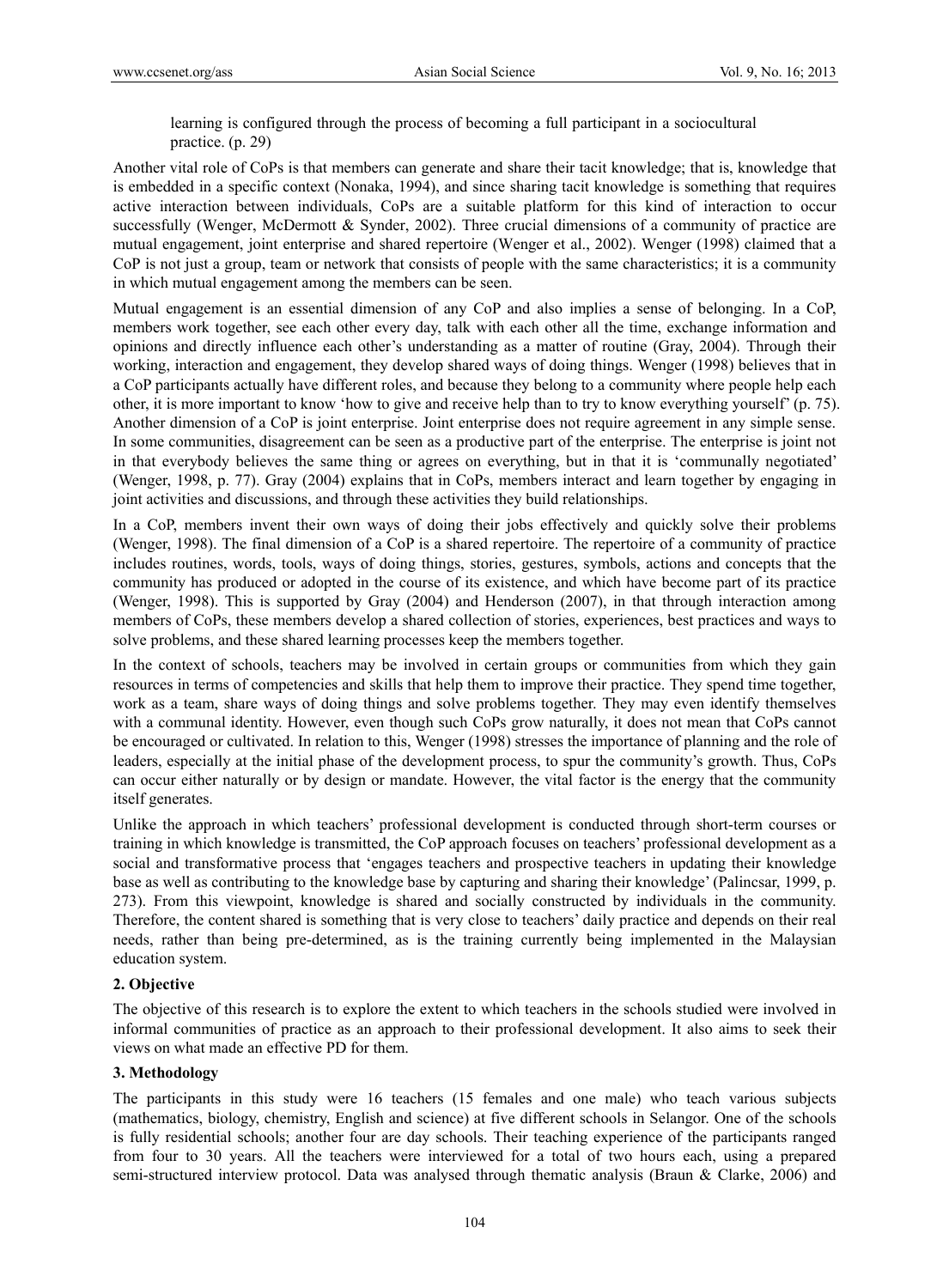using Nvivo 8 as a tool. The questions related to this study were:

1) Is there any support group or community for teachers that you are involved in? What is it/are they? How are you involved in the group? (What do you do? What do others do? What topics are discussed?)

2) How important is the group to you? Why?

3) Are there any differences (or similarities) that you can see between a formal approach like attending training or courses and involvement in informal communities?

4) Which approach (formal or informal, individual learning or learning in community) would you prefer? Why?

#### **4. Findings**

This section presents the results of the analysis based on the interview questions.

*4.1 The Communities That Teachers Are Currently Involved in* 

In the interviews, teachers were asked to explain the communities that they were currently involved in. In their answers, all teachers named more than one community and some mentioned up to five communities. Figure 1 depicts the findings.



Figure 1. Communities that teachers were involved in, within and outside their schools

## 4.1.1 Subject Panel

The first communities traced from the data were the teachers' subject panel communities. The teachers revealed that they learned best through discussions and sharing conversations with other teachers in their own schools. They described how they developed themselves personally and professionally through their interactions with colleagues, especially teachers who teach the same subject. A commonly-used term in the context of Malaysian schools to describe these communities is a 'subject panel' (SP), which refers to a group of teachers who teach the same subject in a school. For instance, teachers who teach English are automatically considered members of the English subject panel. One teacher stated:

The few of us who are English teachers are quite close ... we meet up a lot informally ... Sometimes over lunch and what not ... Sometimes as we talk, we get some ideas and then we work it out ... Sometimes we share them with some other people ... See whether we can work on them. But usually we restrict ourselves because we know how much time it will involve and not everyone is able to give up that amount of time. (Sarah-OTO)

The ultimate aim of these SPs is to get teachers to work and learn together as a team. In their formal meetings, teachers sit together and share their experiences or the problems they face, and try to decide on solutions. If they cannot solve their problems themselves, the Head of Panel will bring the matter to the senior assistant or the principal for further action (Sarah-OTO, Fariha-OTO). In the formal meeting, teachers also look at the printed results of the students (this is normally done after the examinations) and together they conduct a post-mortem. As part of this process they identify the students' weaknesses, and usually this will be followed by suggestions given by members on how to make improvements (Sarah-OTO, Masnida-OTO). For example:

We will look at the results together and compare them with the previous term's results. Usually, my Head of Panel will let us share our problems and she will give opinions to help. The Head will not always give comments. Sometimes other teachers will speak up. (Masnida-OTO)

Commitment from the members is crucial to ensuring mutual agreement among community members to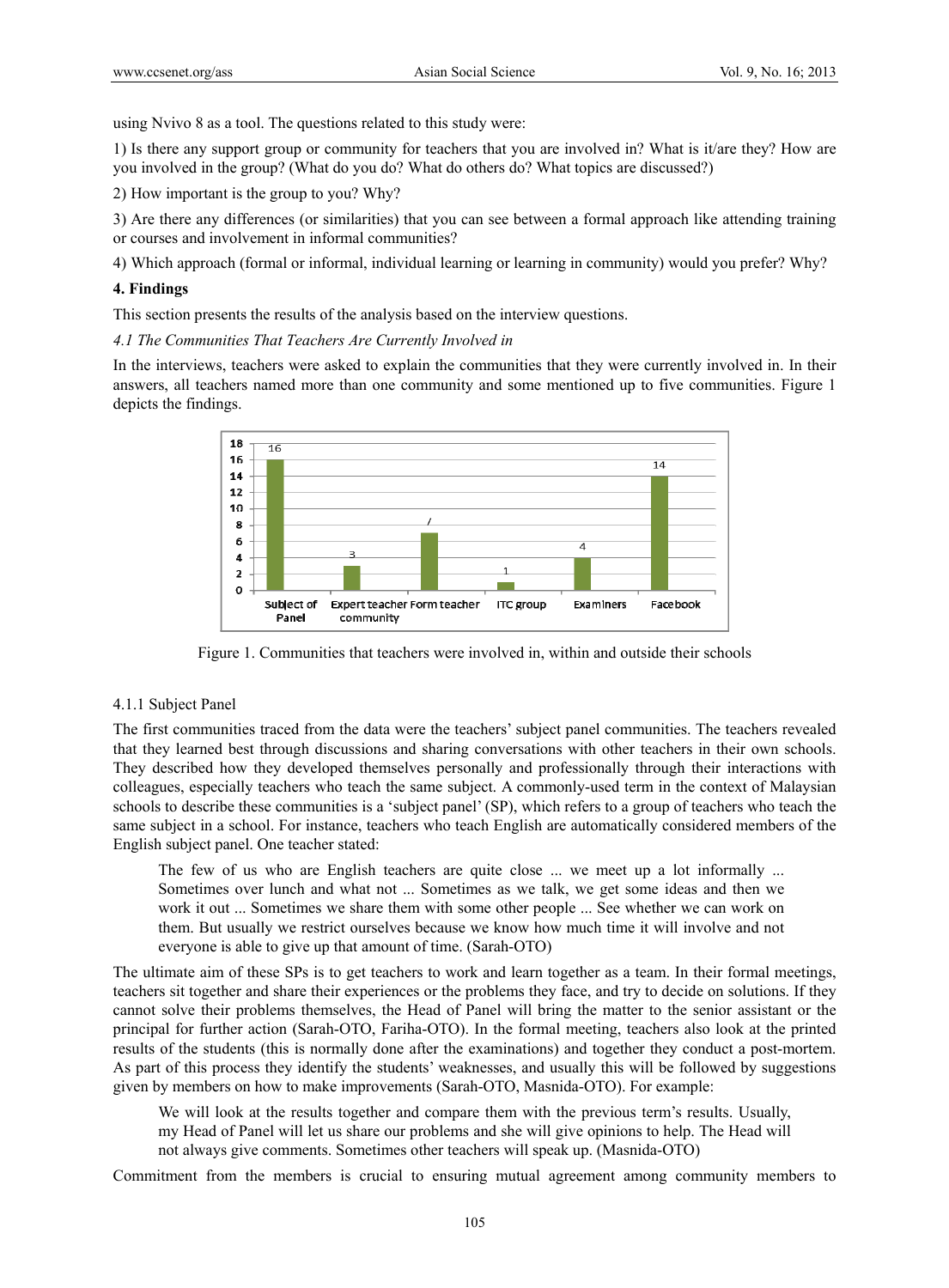implement ideas or plans. How these communities work is not only seen in the area of planning for the improvement of the panel's members as a whole; teachers also support each other to better their practice as individual teachers. Many teachers described how they got support in terms of ideas or strategies for teaching from their colleagues, especially more experienced ones. New teachers seemed to benefit from discussions with their seniors whenever they were stuck on teaching certain topics with which they were not familiar; for example, Noni mentioned how she referred to her seniors who were also teaching science to get ideas on how to tackle certain topics in her class:

They knew better and had experience using the strategies in their own classes. I am lucky to have those experienced teachers who are always there to help me. (Noni-OTO)

From the evidence above, it can be concluded that teachers' membership of SPs is similar to a membership of a community of practice (CoP) (Wenger, 1998). The three domains of CoPs – mutual engagement, shared repertoire and joint enterprise – can be identified in these SPs. The mutuality in the teachers' relationships can be seen in their stories about helping each other and exchanging ideas with one another. New teachers not only seek ideas or help; they also play their part in making the group's planning a success. They engage themselves in doing things with others, and together they work towards improvement and achievement, for themselves as individuals and for the group as a whole.

### 4.1.2 Expert Teachers' Communities

In addition to the existence of SPs in teachers' workplaces, another community for teachers is Expert Teachers' (ETs) communities. The name sets out who the members of these communities are. One of the teachers shared his experience of being an ET in mathematics. Sham mentioned learning from the other ETs, which had helped him a lot in terms of teaching skills and strategies. He was appointed an ET in 2008, and from that point he was involved in weekly meetings with other ETs from the same state. In these meetings, they would usually sit together and share various issues they felt needed to be talked about in relation to teaching mathematics. Although Sham did not refer to it as a community (he used the word 'group' instead), he admitted that the support he had obtained from the other ETs helped him in terms of his practice as well as in developing his self-confidence.

Although during the first few meetings he 'preserved' himself from talking (Sham-OTO) due to feeling insecure, Shame gradually opened himself up to the discussions and slowly began to take part in the verbal interaction among the ETs. What he learned from the experience of being among other ETs was that knowledge and skills are meant to be shared, not to be kept to oneself alone.

Usually the meetings will be held on Thursdays in the District Office, and we discuss many things. We are also involved in many programmes for students, especially weak ones. From the meetings, we have learned about strategies to approach this group of pupils. The ETs have shared their experience a lot and I think this should be practised by all teachers. We need to share whatever knowledge we have. (Sham-OTO)

Even though it was called a 'meeting', Sham stressed that the discussions among the ETs normally took place in an informal setting where they could throw out ideas freely without having to wait for the approval of the chair (as is normally practised in formal meetings in schools). He also added that, along with sharing things related to mathematics teaching, the teachers also shared other stories.

Another teacher who was also an ET in chemistry shared her experiences. Ismi, who had been appointed an ET ten years before, spoke about the way in which she was involved in the activities of ETs at the state as well as at the national level. Being one of the 'senior' teachers in the group of ETs gave her the opportunity to share her experiences and expertise with others. She admitted to feeling lucky that she could meet up with many other ETs from all over the country, and that enhanced her experience in that she was able to give a series of talks to newly-appointed Expert Teachers. She explained that her position as an ET had expanded her ability to share her knowledge and experiences with others, and most of the sharing was done through sharing stories (Ismi-OTO). She said:

It is good to see others in the meetings. I think being an ET is not about you being an expert. That is a strongly inaccurate understanding. Expert teachers are not complete experts. We are also learning from each other. I learn from others too. We, as ETs, we have our own responsibilities to help students, to help other teachers too, and therefore we help our schools. The meeting is a good platform. We need to support each other. Different schools have different stories, so when we meet, we use the opportunity to share, to learn and to reflect. (Ismi-OTO)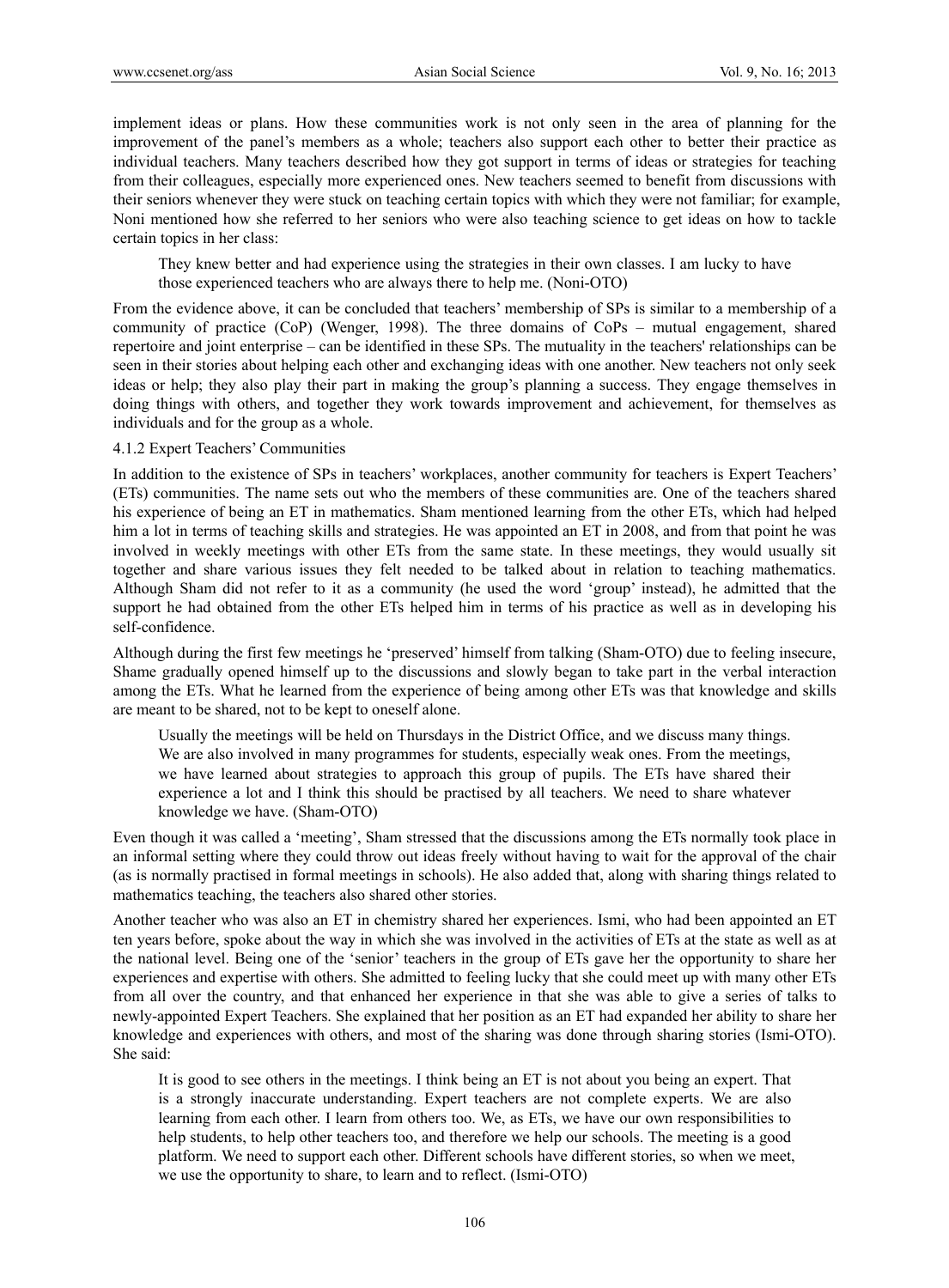## 4.1.3 Malaysian ITCs' Online Community

The third community that was traced from the interviews was an online community for Information Technology Coordinators (ITCs) in all schools in Malaysia. They used Yahoo Groups as a platform for discussions. For each Malaysian school, there is a media/technology coordinator who is responsible for supporting teachers in the overall deployment of multimedia and other technologies. The technology coordinator is entrusted to guide and help train teachers in delivering effective technology-supported instruction (Anizah, 2010). Thus, the technology coordinator should be a teacher with skills in the integration of technology for the enhancement of information gathering, instruction, management processes and communication. Other responsibilities of the technology coordinator include assisting the principal in the management of software applications as well as keeping abreast of developments in education technology. Aside from pedagogical issues, the technology coordinator will also supervise the maintenance of all technical equipment and liaise with the school's technical support team for equipment repair, replacement and facility upgrading as and when necessary (Anizah, 2010).

One of the teachers shared his experience of this online community. As well as being involved in an ET community, he was a member of the online community for all ITCs. The members of the online community for ITCs were ITCs from all schools in Malaysia. An online platform was used for discussion among the ITCs and this, according to this teacher, involved a lot of problem solving of technical errors that had occurred in the schools. He admitted that the discussions in the ITC community had benefited him too.

### 4.1.4 Facebook

In the interviews, the teachers often talked about Facebook. Out of 16 teachers, 14 teachers had a Facebook account. The frequency with which the teachers used Facebook varied. While a few of them claimed themselves to be 'moderate users' in terms of the frequency they visited the site, the majority admitted being active users. From the analysis, the four main topics teachers talked with their Facebook friends about were personal life (e.g. family, children, marriage), professional work (e.g. communicating with other teachers through Facebook to get help and support or to share information), entertainment (and jokes), and finally other topics (e.g. politics, breaking news, lifestyle and economics).

### 4.1.5 Form Teachers

Seven teachers were form teachers. Even though the role of a form teacher is sometimes seen as an individual task, the teachers interviewed demonstrated that being a form teacher requires collaboration with other form teachers to make their work more effective and systematic. The teachers understood that they had the same responsibilities regarding their classes, for example to make sure the record of daily attendance is settled before third period every day, to make sure students pay their examination fees, to collect the test marks from each subject teacher and process them for students' progress reports on time, and so on. Three teachers explained how they learned from other form teachers about closing the monthly attendance record. Even though they found it somehow funny to see some form teachers sat together in the corner of the staff room completing the attendance register (Sherry-OTO), they also enjoyed it and felt that that kind of 'collaboration' was vital for them to be able to complete the register without any mistakes. Azie, for example, said:

Sometimes completing the attendance register is quite confusing, you know. I often make mistakes when I do it alone. What makes it worse is that we are not allowed to use liquid paper to make corrections. Everything must be neat. So if we do it in a group, together, we can avoid making mistakes, and it is easier and fun. (Azie-OTO)

Form teachers also had good bonds among themselves. They shared information and spread it quickly. Normally in a school there will be a form coordinator, for example the Form Five coordinator, whose job is to coordinate everything related to the form of which he or she is in charge.

### 4.1.6 Examiners

Five teachers (Sarah, Hanna, Kathy, Aini and Ismi) who were official examiners for national examinations, such as the Lower Secondary Assessment (PMR) or the Malaysian Education Certificate (*Sijil Pelajaran Malaysia* – SPM), had their own support group. The meetings would normally be held face-to-face. There would be an examiner-in-chief who would coordinate all their tasks. Newly-appointed examiners would learn from more experienced ones. Their quality of marking is improved during meetings in which the chief checks the accuracy of the marks given by all the examiners and together they coordinate. Hanna, for example, stated that her position as an examiner for the national examination papers helped her in her teaching (Hanna-OTO). She used her experience in marking the papers to help her students get maximum marks in tests and summative examinations in school. She knew what was required when students answered questions in examinations. Aini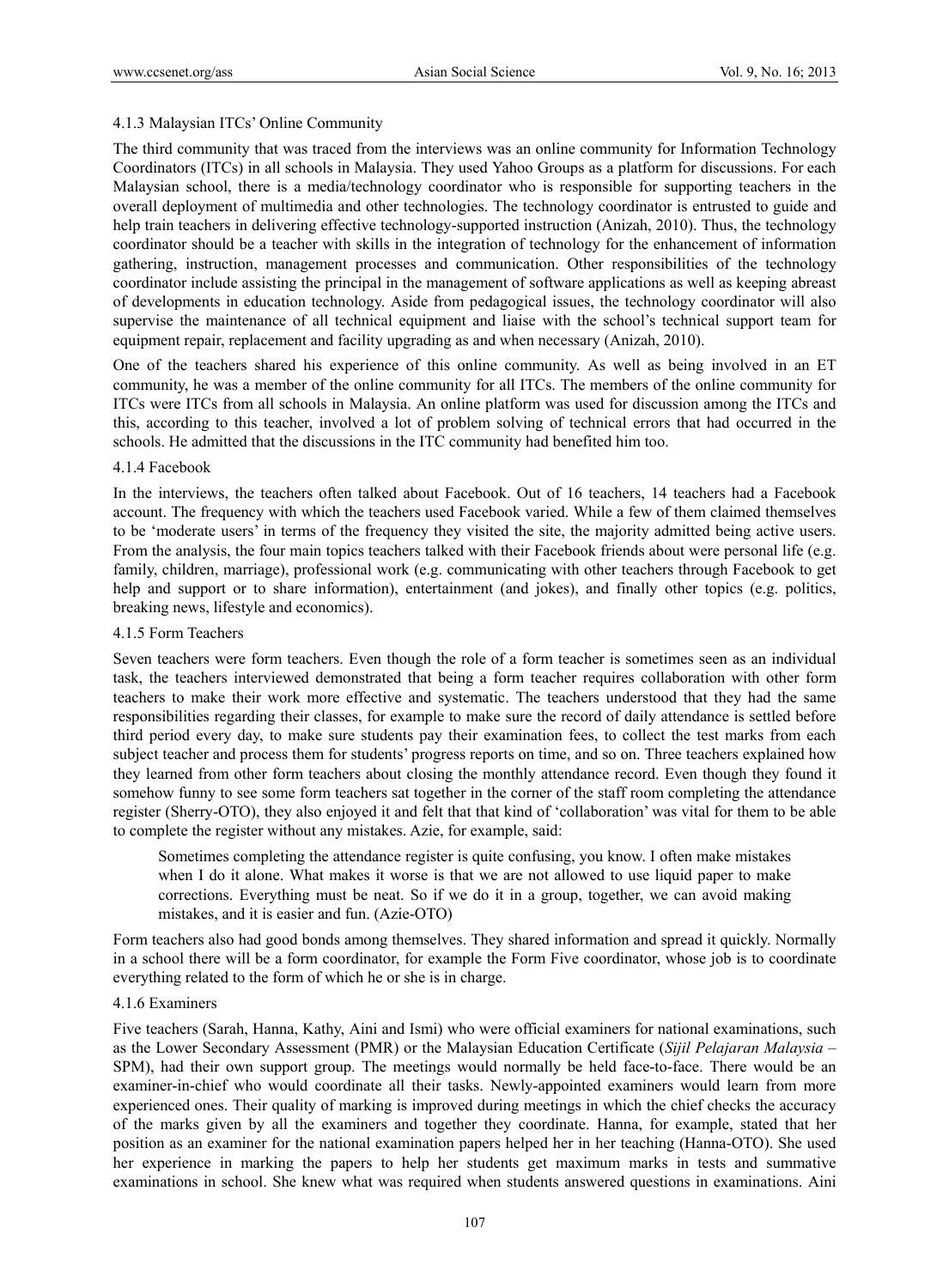felt that being an examiner gave her 'additional' skills that made her more confident to share her experiences with other teachers in her school. Those who were not official examiners often came to her to learn about the marking scheme. She even conducted in-house training to share her skills with other teachers, and that made her proud of herself because of the contribution she gave.

These findings show that teachers are currently involved in their own communities or groups, and some of them have more than one membership. It is also important to state that the teachers interviewed did not label or name their current memberships of groups or communities as CoPs. This was evident from the terms they used to describe their involvement in learning from other teachers who shared the same identity, needs and direction. The most cited community was SPs, as all teachers in all schools were members of their subject panels. However, looking at the existence of the elements of CoPs (Wenger, 1998) in these communities, the communities of which the teachers were members actually fit the characteristics of CoPs.

*4.2 Teachers' Views on an Effective Professional Development Approach* 

Figure 2 indicates the findings with regard to teachers' preferences for the approach of their professional development.



Figure 2. Teachers' preferences for the approaches of their professional development

As indicated in Figure 2, seven teachers preferred informal learning through communities or teams in their schools. Another two teachers preferred formal training, and seven teachers believed that the most effective approaches for their professional development included both formal (in-house and outside training) and informal learning from colleagues. The analysis shows that both forms of professional development (formal and informal) have an impact on teachers' professional development, but in different ways. The teachers valued formal training as a platform for them to learn new skills, which involved, for example, new theories or the use of technological innovations. However, informal learning through discussions and exchanging experiences and knowledge enabled teachers to implement these theories or carry out their tasks more efficiently. For example, one of the teachers stated:

For learning new skills, like computer skills … I think we need formal training. But in terms of developing our teaching skills, sometimes it is worth learning from our seniors. Go and see them, or work with them and we can learn. And to me, learning in this kind of style has more of an effect. (Sham-OTO)

Learning from colleagues enabled the teachers to solve their problems quickly since they could ask their colleagues right away, for example:

Yes … not just me, but we asked each other. Sometimes I have a problem with teaching summary, so I'll ask another teacher "How do you teach summary in your class?" and then she will explain. There was one very young teacher, she would call my mobile phone when she was in the classroom so I would help her out. That's how we learn from each other, from colleagues. It is spontaneous yet effective. You can just get your problems solved immediately. (Fariha-OTO)

Learning from each other, especially those who teach the same subject, was perceived as being useful to develop teachers to become more effective and skilled (Sarah-OTO, Aini-OTO). This suggests that informal learning, particularly in face-to-face situations, was something that the teachers valued. In informal learning, teachers deal with understanding and exchanging tacit knowledge (Sarah-OTO, Fariha-OTO, Kathy-OTO, Sham-OTO). In other words, their learning and practice occurs in phases. The initial phase involves their learning about certain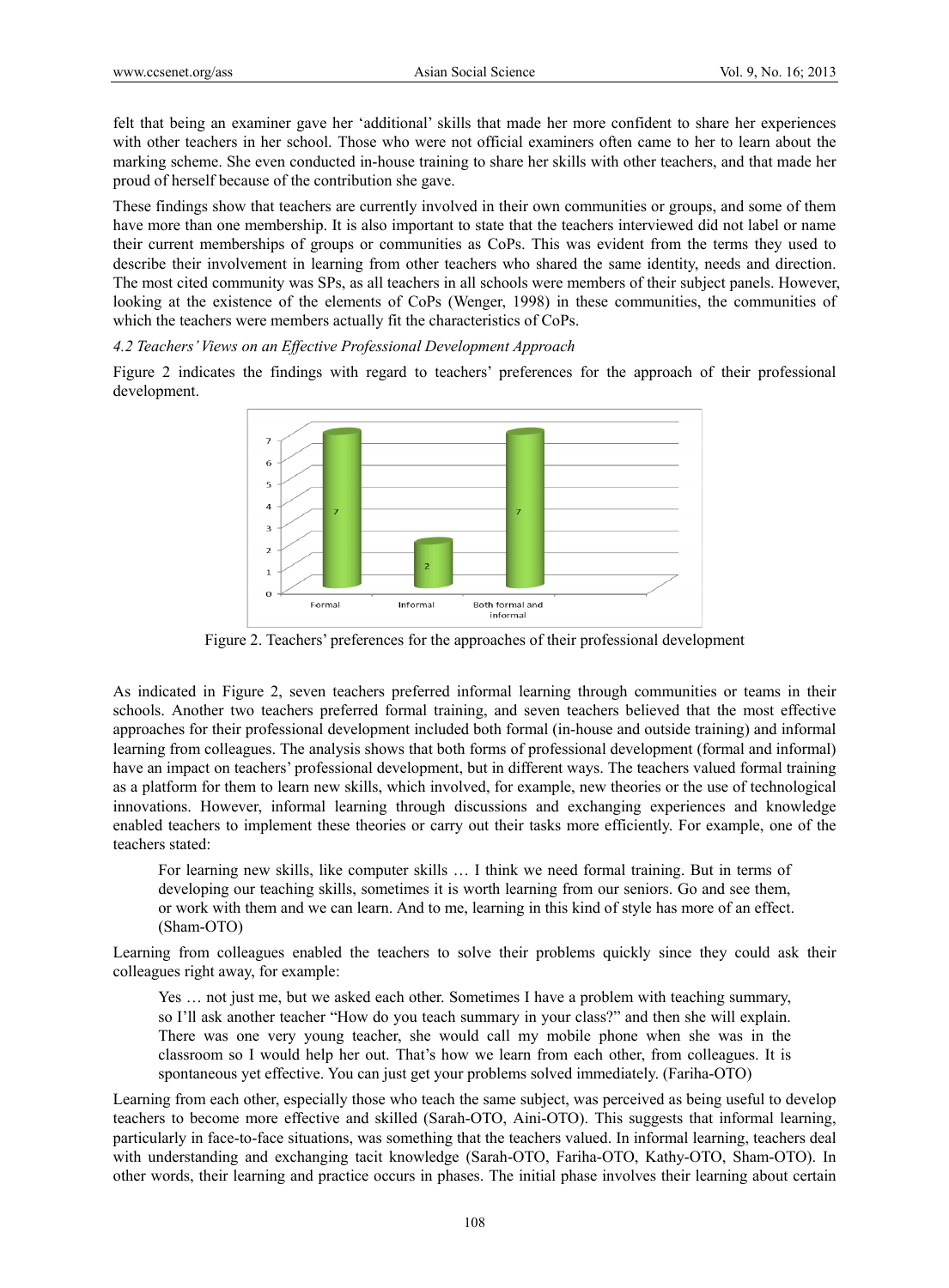skills (normally obtained through formal training or courses), and the next phase involves their practice of these skills, as well as learning through doing and talking about issues. This happened within teachers' existing communities, some of them specifically mentioning their 'subject panel' or 'colleagues'.

However, there were also three teachers who simply did not believe in attending courses as a way of developing professionally (Fariha-OTO, Sarah-OTO, Nina-OTO). To these teachers, attending courses wasted their time, especially when the content of the courses was not practical with regard to their real teaching experience. For example:

To be frank, I don't really like attending courses, especially when I am forced to attend courses that I don't like, or don't need. It is just a waste of time, you know. To me, the most effective developmental process for teachers should be in an informal form. For example, we are members of the subject panel. English teachers are members of the English panel, Mathematics teachers are members of the mathematics panel, and so forth. I have learned a lot from this community, actually. Even though I am the Head of Panel right now, before I was appointed as a head, I actually learned a lot from the previous head. We even helped each other, no matter how senior or how new we were. It's about sharing tacit knowledge ... (Fariha-OTO)

Among those who mentioned informal learning, three of them highlighted the benefits of being in online learning communities. One of the teachers (Sarah-OTO) shared her experience in online communities by saying that she had learned many things from the members of the online community that she had joined a year before. Although teachers in that online community came from all over the world, she could still adapt their ideas to her own classes. In her own community at school, she gave some examples of how they worked as a team and always aimed to do their best for their students.

#### **5. Discussion**

The findings indicate that the teachers interviewed see their professional development as taking two forms: formal and informal. The findings also show that both approaches are likely to address different needs of the teachers. Formal training (in-house and outside training) seems to provide more new knowledge and skills, for example skills to use a new concept, software application or materials. Informal learning (either face-to-face or virtual, although the majority cited the former approach), on the other hand, helps teachers with the actual implementation of the skills they have acquired in formal training, and this involves discussion or questions and answers regarding practice as issues emerge through classroom planning, practice and evaluation. Although the main approach currently implemented in the Malaysian school system for teachers is in a formal form, e.g. training, courses or seminars, the findings from this study show how much teachers are actually involved in informal learning communities (Lee, 2007; Palinscar, 1999; Wenger, 1998) in their schools. Their involvement in the communities in their schools is primarily based on their similar needs (Zhang & Watts, 2008), i.e. the need to solve teaching problems and to gain more skills through exchanging ideas and practices with colleagues. The processes of negotiation, sharing and exchanging ideas, information and expertise all take place in these communities (Wenger, 1998).

The teachers referred to their relationships with colleagues as being like a 'family' to describe their closeness and how well they knew each other. The impact of this collegiality created their communal identity. They were not talking about their individual journeys; rather, they referred to 'their' journey. The teachers enjoyed being part of their communities as they gave them a sense of ownership and helped them avoid feeling alone in their schools. Wenger (1998) asserts that among the indicators of the presence of joint enterprise in CoPs are members having fun, doing well, feeling good, dealing with boredom and thinking about the future. The development of joint enterprise could be seen in this study when teachers said that they shared their goals as community goals and not as individual goals. When they achieved something, they celebrated together, and when they faced difficulties or issues, they faced them together as well. They also shared the norms of their practice. They agreed on certain things to make their work effective, e.g. they decided that everyone should submit their examination marks a week before the panel meeting so that the secretary of the SP could easily prepare the overall report for the principal.

### **6. Conclusion**

In conclusion, this study suggests that teachers value their involvement in CoPs in their schools as a significant source for them to improve on their teaching-related skills. It shows how important the informal approach as part of teachers' professional development is for them. Engagement in such informal learning with each other as happened in their current CoPs in their schools, for example their subject panel or form teachers' group, enabled the teachers to update their knowledge and to contribute to the general level of knowledge through sharing their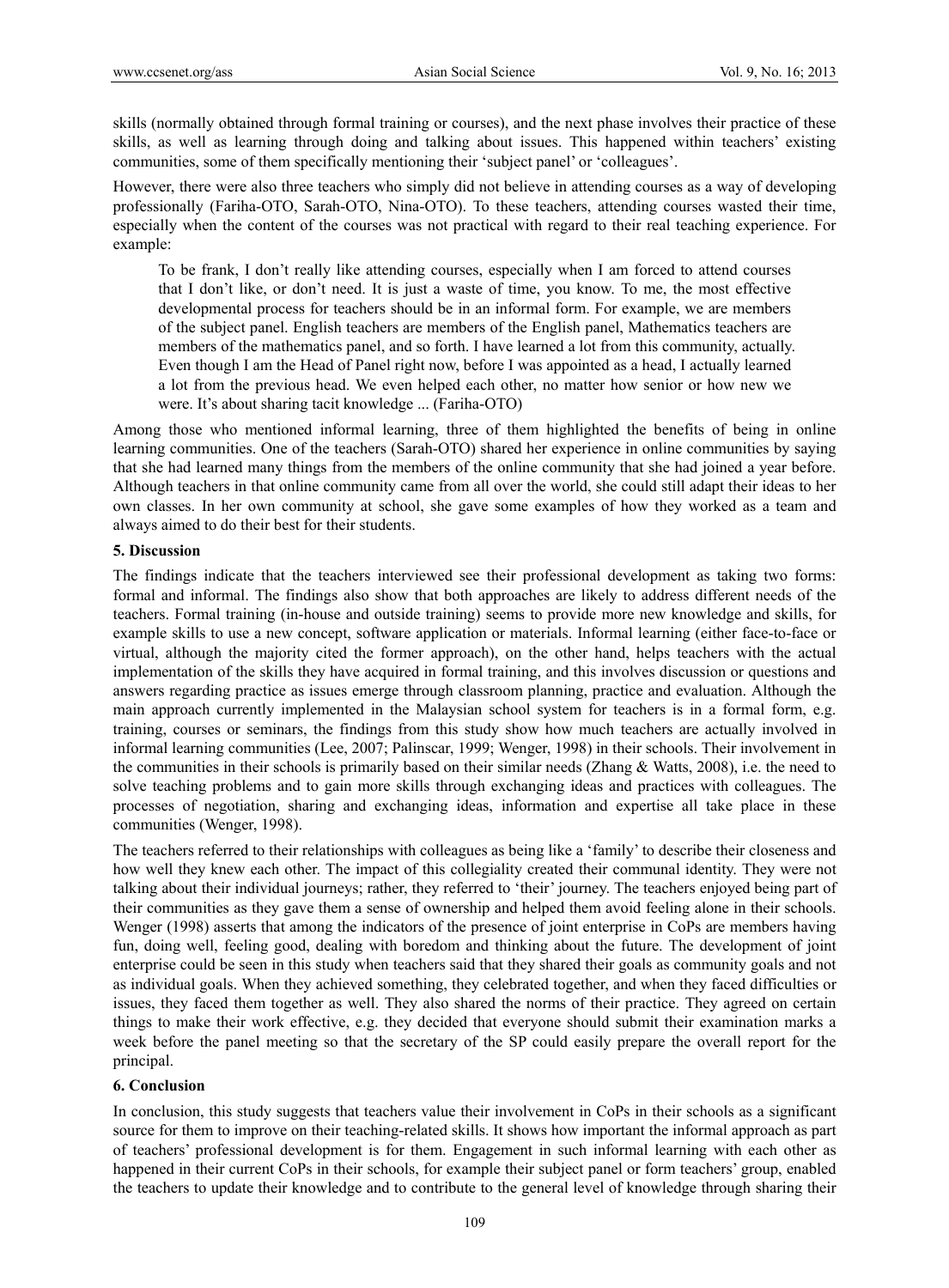own experiences with others (Palinscar, 1999). Therefore, it is vital that the approach to teachers' professional development give more focus to informal learning among teachers which takes place in their own context (Ancess, 2001). Apart from teachers' attendance at formal learning events (courses, training or seminars), their participation in informal learning communities or CoPs should be taken as part of their annual achievement or counted towards their promotion, as this would be in line with the upgrading of the quality of teachers' professional development as stated in the Malaysia Education Report 2013-2025, which focuses on teachers receiving greater support from peers, senior teachers and principals (Ministry of Education Malaysia, 2012).

#### **References**

- Ancess, J. (2001). Teacher learning at the intersection of school learning and student outcomes. In A. Lieberman, & L. Miller (Eds.), *Teachers caught in action: professional development that matters*. New York: Teacher College Press.
- Anizah, (2010). Senarai tugas guru penyelaras bestari. *Berita Menarik*. Unit Perkhidmatan ICT. BTPN Selangor. Retrieved from http://btpnsel.edu.my/main/2010/05/senarai-tugas-penyelaras-bestari/
- Braun, V., & Clarke, V. (2006). Using thematic analysis in psychology. *Qualitative Research in Psychology, 3*(2), 77-101. http://dx.doi.org/10.1191/1478088706qp063oa
- Brookfield, S. (1995). *Becoming a Critically Reflective Teacher*. San-Francisco: Jossey-Bass.
- Clement, M., & Vandenberghe, R. (2000). Teachers' professional development, a solitarity or collegial (ad)venture? *Teaching and Teacher Education, 16*, 81-101. http://dx.doi.org/10.1016/S0742-051X(99)00051-7
- Darling-Hammond, L., & McLoughlin, M. W. (1995). Policies that support professional development in an era of reform. *Phi Delta Kappan, 76*(8), 597-604.
- Day, C. (1999). *Developing teachers the challenges of lifelong learning*. UK: Falmer Press.
- Ganser, T. (2000). An ambitious vision of professional development for teachers. *NASSP Bulletin, 84*(618), 6-12. http://dx.doi.org/10.1177/019263650008461802
- Glatthorn, A. (1995). Teacher development. In L. Anderson (Ed.), *International encyclopedia of teaching and teacher education* (p. 14). London, Pergamon Press.
- Grace, D. (1999). Paradigm lost (and regained). *Independent School, 59*(1), 54-57.
- Gray, B. (2004). Informal learning in an online community of practice. *Journal of Distance Education, 19*(1), 20-35.
- Hargreaves, A. (1994). *Changing teachers, changing time*. London: Falmer Press.
- Harris, A. (2002). School *improvement: What's is in it for schools?* London: Routledge Falmer. http://dx.doi.org/10.4324/9780203471968
- Harris, A., & Jones, M. (2010) Professional learning communities and system improvement. *Improving Schools, 13*(2), 172-181. http://dx.doi.org/10.1177/1365480210376487
- Henderson, M. (2007). Sustaining online teacher professional development through community design. *Campus Wide Information Systems, 4*(3), 162-173. http://dx.doi.org/10.1108/10650740710762202
- Hopkins, D., & Harris, A. (2001). *Creating the conditions for teaching and learning: A handbook of staff development activities*. London: David Fulton Publishers.
- Jamil, H., Abd. Razak, N., Raju, R., & Mohamed, A. R. (2011). Teacher professional development in Malaysia: issues and challenges. *In Africa-Asia University Dialogue for Educational Development International Experience Sharing Seminar: Actual Status and Issues of Teacher Professional Development. CICE Publication Series 5.* Hiroshima University: Center for the Study of International Cooperation in Education. 85-102.
- Kader, B. K. A. (2008). Malaysia's experience in training teachers to use ICT. *ICT in Teacher Education: Case studies from the Asia Pacific Region,* 61-66. Bangkok: UNESCO Publication.
- King, M. B., & Newman, F. M. (2000). Will teacher learning advance school goals? *Phi Delta Kappan*, 576-580.
- Lave, J., & Wenger, E. (1991). *Situated learning: Legitimate peripheral participation*. Cambridge: Cambridge University Press. http://dx.doi.org/10.1017/CBO9780511815355
- Lee, K. W. (2007). ESL teacher professional development and curriculum innovation: The case of the Malaysian